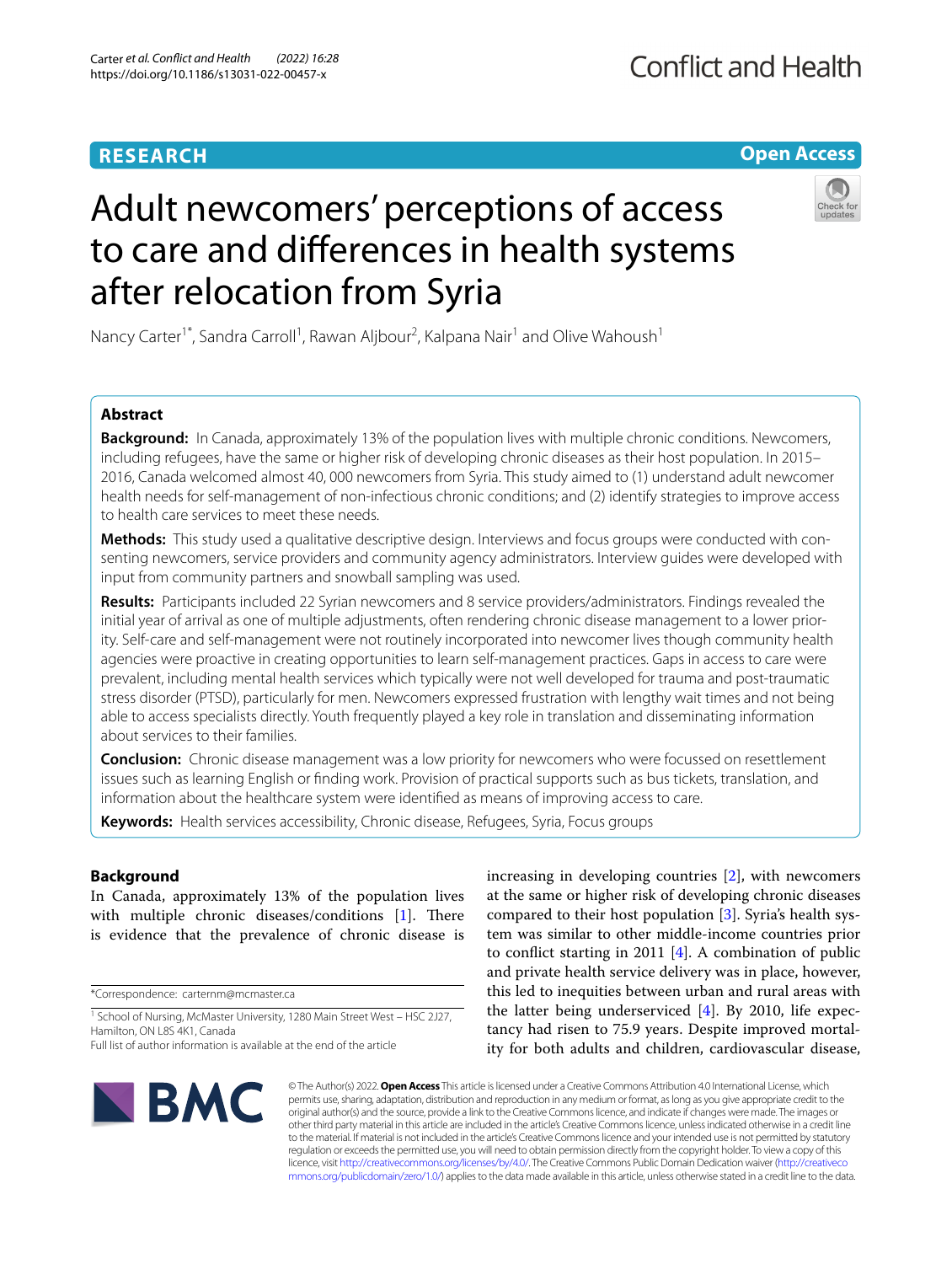COPD, diabetes, and hypertension were highly prevalent in Syria [[4\]](#page-7-3). A survey of newcomers from Syria to Jordan found a biologically based prevalence of diabetes and hypertension to be 19.3% and 39.5% respectively, for adults 30 years or older [\[5](#page-7-4)]. In this study, about one third reported missing medications in the past month, highlighting barriers to medical management [\[5](#page-7-4)]. A 2022 systematic review of pooled prevalence of non-communicable disease of refugees from Syria in neighboring countries found primary care rates of diabetes and hypertension to be 48% and 35%, and community rates to be 12 and 24% respectively  $[6]$  $[6]$ . These studies affirm a notable chronic disease burden in Syrians who have been displaced.

Access to chronic disease management and support is challenging for newcomers for a variety of reasons. In general, existing policies and services tend to place attention on mental health supports and communicable diseases [\[7](#page-7-6), [8\]](#page-7-7). As well, connecting with appropriate health care providers and specialists can be challenging because of cultural and language barriers, difficulty processing access to insurance [[9](#page-7-8), [10\]](#page-7-9), lack of healthcare provider capacity  $[11, 12]$  $[11, 12]$  $[11, 12]$  $[11, 12]$ , and complex health care needs  $[9, 11]$  $[9, 11]$ . As a result, some newcomers tend to utilize emergency departments and walk-in clinics as their primary contact to access a healthcare provider  $[9, 13]$  $[9, 13]$  $[9, 13]$ . This disjointed care results in a reduced ability to provide prevention education and appropriate management of existing chronic disease [\[13](#page-7-12)]. An additional concern is the often prolonged interruption of self-management for chronic health conditions and fractured access to health care and supports during the refugee journey from country of origin to permanent resettlement [[14,](#page-7-13) [15](#page-7-14)]. For persons who received care in their country of origin, this interruption could lead to the advancement of existing chronic conditions and negative health outcomes [\[16\]](#page-7-15).

In 2016, Canada responded to a global call to accept refugees (herein named as newcomers) from Syria, Iraq and Afghanistan by committing to accept 25,000 newcomers in one year. By the end of 2016, this number reached 39,000. Community support for newcomers in many areas was unprecedented with multiple agencies and private sponsors working on resettlement. The Resettlement Assistance Program (RAP) funded by the Federal government, provided one year income support for those meeting the defnition of Government-Assisted Refugees (GARs), which were most newcomers from Syria. This program includes case management, housing assistance, support to get children into school and adults to language training, and health navigation. After this year, newcomers moved to provincially funded social support programs. All newcomers from Syria were eligible for the Interim Federal Health Plan (IFHP) for up to one year, which included supplemental and prescription drugs benefts, as well as basic health coverage from the Ontario Health Insurance Plan (OHIP). However, changes to this program [\[17](#page-7-16)] may have resulted in confusion and hesitancy from health care providers, uncertain about what services were eligible under the IFHP.

Data from Citizenship & Immigration Canada, Immigrant Medical Exam (IME) report that the top chronic health conditions for Syrian newcomers include hypertension, diabetes and cardiovascular disease [[18\]](#page-7-17), all of which require ongoing management for quality of life. This aligns with predominant health concerns prior to the start of conflict  $[4]$  $[4]$ . This study sought to conduct a multi-stakeholder needs assessment involving newcomers, health care providers, and community stakeholders to systematically identify and understand factors that infuence the ability of adult newcomers with non-infectious chronic diseases to access specialized services and manage their health.

# **Methods**

# **Design**

This study employed a qualitative descriptive design [[19\]](#page-7-18). In keeping with the core principles of a qualitative descriptive design, sampling was purposive [\[19](#page-7-18)], and data collection centered on informational power which focusses on the quality of information within a sample.

The primary study objectives were to:  $(1)$  understand adult newcomer health needs for self-management of non-infectious chronic conditions, and (2) identify and compare patient, health care provider, and community stakeholder perceptions of unmet health needs related to management of non-infectious chronic diseases (e.g., diabetes, hypertension, chronic obstructive pulmonary disorder (COPD)), and strategies to improve access and delivery of health care services to meet these needs.

## **Theoretical framework**

A framework developed to understand immigrant health service utilization provided a theoretical underpinning to our methods  $[20]$  $[20]$ . This framework builds on previous health service utilization models and identifes special factors infuencing the immigrant experience.

## **Recruitment**

Recruitment methods were multifaceted and included the following: advertisements in English and Arabic placed at locations accessed by newcomers and use of snowball sampling to connect providers and administrators. Advertisements for newcomers asked for participants who had health conditions such as heart diseases, diabetes, arthritis, or breathing problems and were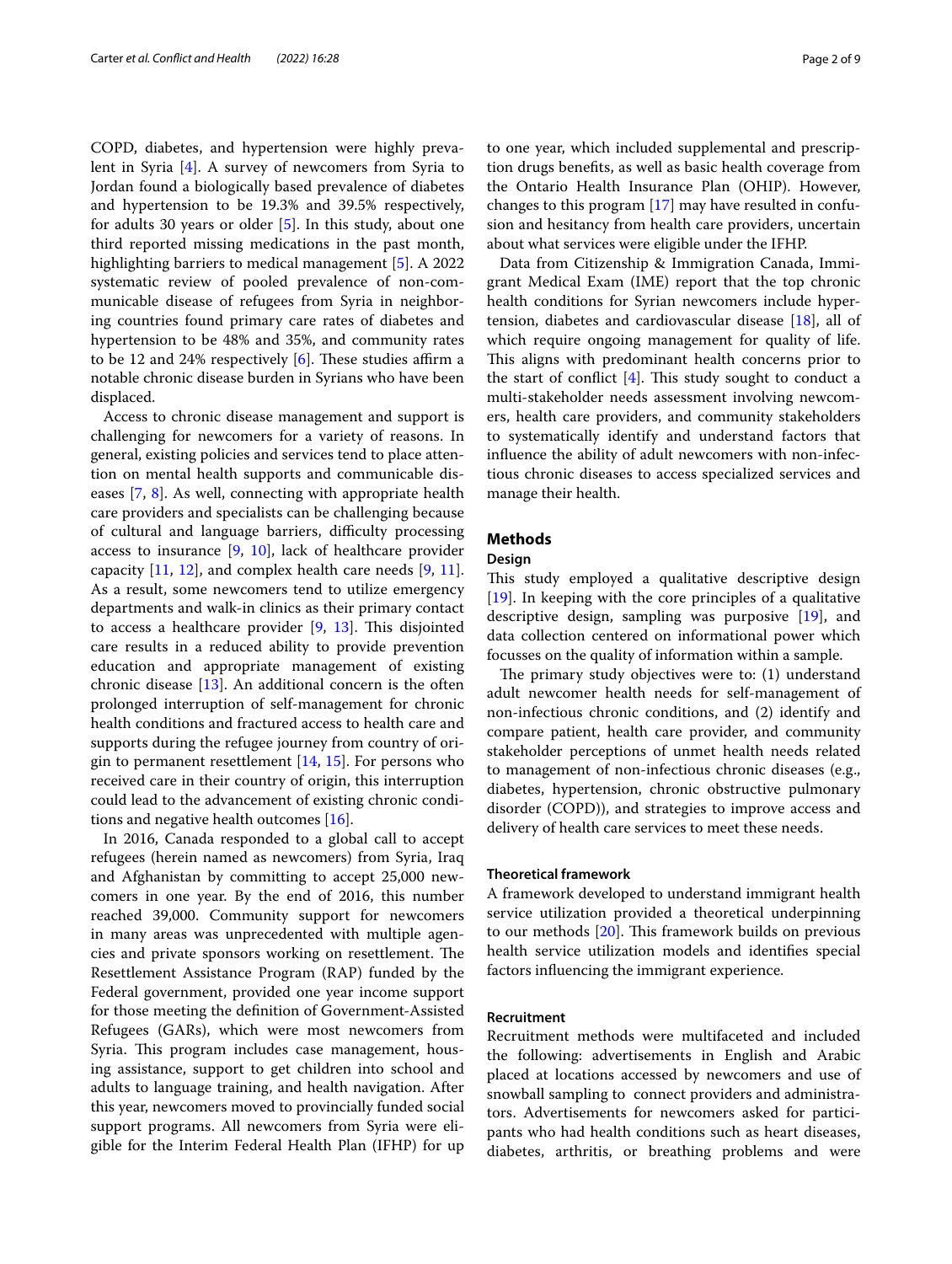interested in speaking about experiences getting healthcare in Canada. Participants signed a study consent form, which was reviewed in Arabic in all newcomer focus groups.

For both individual interviews and focus groups, the main inclusion criteria included being over the age of 18 and able to speak either English or Arabic, as the research team included a team member who spoke Arabic (RA). Newcomers were to have a chronic condition which was indicated on the recruitment poster and consent form, though not validated beyond newcomer self-report.

We conducted interviews and focus groups with: (1) Syrian newcomers who self-identifed as having a chronic conditions; and (2) health and service providers and administrators from community health agencies working with newcomers. Ethics approval was obtained from the Hamilton Integrated Research Ethics Board (HiREB #3344).

## **Data collection & analysis**

Interviews and focus groups were held in community locations that were accessible to participants and were conducted by PhD trained researchers with expertise in qualitative research methods (NC, SC, KN), and RA, a research team member who spoke Arabic. Where necessary, a translator was used, and notes were taken during the group along with a digital recording so that it could be transcribed. The interview guides were developed with input from community partners. Questions for newcomers focussed on healthcare needs, access, and chronic disease self-management. Questions for community staf and health care providers focussed on service provision, barriers to access, and types of health issues encountered. All transcripts were de-identifed.

Data analysis focussed on inductively deriving themes [[19\]](#page-7-18), that aligned with the Immigrant Health Service Utilization Framework [[20\]](#page-7-19), which was developed to address the unique health utilization context of immigrants. Two research team members were involved with the initial coding and analysis (NC and KN) to develop the codebook. Both team members reviewed the transcripts using the developed coding scheme, and one team member drafted the preliminary synthesis [[19](#page-7-18)] (KN) which was then reviewed by the other team members (NC, SC, OW). Data was synthesized based on the four main elements of the Immigrant Health Service Utilization Framework: need for health care, resources, predisposing factors, and contextual/macrostructural conditions. Need for health care describes the conditions that prompt health care utilization. Resources relate to factors that support or inhibit health care utilization and include fnancial, social, and health care access. Predisposing factors are individual demographic factors that impact health care utilization such as gender, age, ethnicity, socio-economic status, marital status, health beliefs and attitudes, and immigrant status. Finally, contextual/ macrostructural factors are broad government and policy level factors that impact health care utilization. It is recognized that all 4 factors can directly or indirectly infuence each other as mediating efects.

## **Results**

Overall, 30 participants took part in an interview or focus group, which included 22 newcomers and 8 health care providers and administrators. There were two female newcomer groups  $(n=6; n=11)$ , and one male group  $(n=5)$ . Specific demographic information was not collected from newcomers in an effort to minimize paperwork in the group and focus on hearing participants' experiences. Based on interviewer feedback, it was apparent that the majority of participants were in their 20's–30's with school age children.

As well, there was a group with two providers, four individual interviews with providers, and two individual interviews with community stakeholders. The providers included a range of professionals: nurse practitioner, occupational therapist, physical therapist, registered nurse, and community workers. The two community stakeholders held administrative positions in local community health agencies serving newcomers.

Supporting quotes provided below include the interview/focus group number, with newcomer groups distinguished by gender (male or female), and providers and community stakeholders denoted as providers. Data are synthesized based on the elements of the Immigrant Health Service Utilization Framework [[20\]](#page-7-19).

# **Need for health care**

Healthcare needs can be divided as general needs or immigrant specifc needs [\[20\]](#page-7-19). Newcomers experienced a range of health conditions and illnesses, including both acute and chronic illnesses. Diabetes was discussed and sometimes newcomers had gaps in understanding the symptoms of their diabetes. For example, one support worker noted how a newcomer with diagnosed diabetes was unaware that the symptoms they mentioned could be related to their diabetes. Other chronic conditions included high cholesterol, high blood pressure, anxiety, thyroiditis, neuropathy, heart issues, and aneurysm. Some acute conditions included dental issues, burns, cataract, knee problems. Pregnancy care and children's health concerns were also noted. Newcomers mentioned the types of health conditions experienced by themselves or family members but mainly discussed the challenges with accessing healthcare which related to long wait times and inability to access specialists directly. Although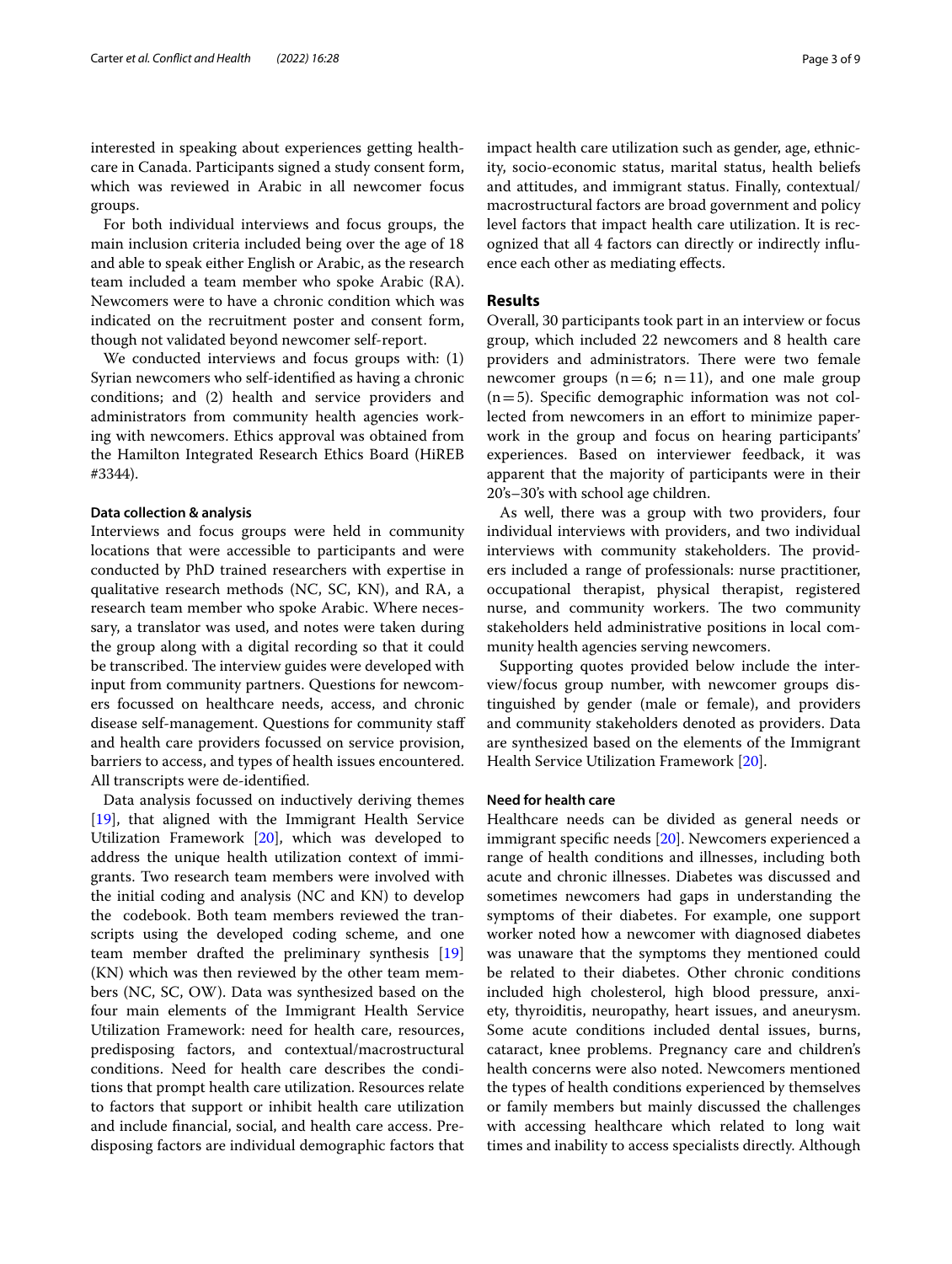non-infectious, chronic conditions were mentioned, this was not a predominant concern or priority for newcomers. Further, the concept of self-management was not familiar for most newcomers. One newcomer noted that he "*self medicates for ongoing psychological health challenges"* (FG3).

## **Resources**

Overwhelmingly newcomer participants experienced challenges and difficulties in accessing the health care that they wanted for *both* acute and chronic health care conditions. Specifc to immigrant utilization, homelandbased fnancial and social resources, and transnational access to healthcare infuence access to health care.

Lack of afordable transportation and limited fnances impacted the ability to care for chronic illnesses. Newcomers found that fruits and vegetables were more expensive in Canada. Although some newcomers paid for services such as a private nurse or translation services, they reported that they felt these services would have been covered.

Language barriers created frustration for newcomers as they were often left feeling that their provider was not invested in their care which created a scenario where some only accessed a provider if their medical concern was serious. Some newcomers experienced an element of discrimination in their engagement with the health care system in Ontario, particularly with specialists. One participant inferred that this indicated discrimination: "Once they know you are Arabic speaking, they refuse requests."(Female 1). Further, there was sometimes a discomfort in disclosing information when a translator was present for fear information would be repeated in their community.

Language barriers were overwhelmingly cited by providers as the main barrier for newcomers to access health care. The lack of understanding and availability of translation support by providers and specialists was a deterrent to accessing care. Poor language skills also created issues for primary care for all family members. For instance, a provider reported newcomers were unable to read letters from Public Health indicating that their children needed vaccinations. Although newcomers were not opposed to getting their children vaccinated, they could not comprehend the notices. Clients often brought mail to appointments and asked for assistance in understanding what was being sent to them.

Language difficulties also led to confusion after appointments with health care providers, and often other support workers or providers helped with translation. One support worker described this issue and what they do to help, despite not having a medical background:

*A lot of these clients are walking away not really understanding what they have, and that's huge. And then coming to outside help, people like me or social workers or whoever works with the family, and, hey what's going on with you? Let's Google it together. Because I'm not in the medical profession, you know what I mean?(Provider2)*

If a translator was not available, newcomers typically relied on translation apps on their phone. One participant described potential problems with this: *"If they're unable to get a translator to the appointment they're relying on Google Translate, if they have data on their phone. And then there's a lot of things that get lost in the mix. They're unable to express themselves in the ways that obviously they'd be able to do in their frst language. (Provider2).*

Lack of fnancial resources to support transportation was also noted as a challenge. The provision of bus tickets or taxi fare to and from visits was an incentive for newcomers to attend appointments. This practice was not consistent however and diferences at various health and social service agencies, led to confusion and uncertainty for newcomers. Here, some providers were aware of resource constraints and made eforts to ameliorate this impact.

# **Predisposing factors**

For immigrants, predisposing factors that can infuence health service utilization include immigration status, assimilation, and immigrant ethnic culture [\[20](#page-7-19)]. Providers were particularly attuned to various predisposing factors (e.g., gender, health attitudes) which could impact health care utilization. Providers reported that the initial year of arrival for newcomers was one of adjustment with many competing priorities, often making chronic disease management a lower priority. Newcomers experienced a range of issues that impacted their ability to maintain their health. This sometimes resulted in a disconnect between patient needs and provider goals. A Nurse Practitioner said:

*Our priority is managing your chronic disease, getting control of those things, but that's not someone else's priority and that is a diference in communication. I think we're trying to communicate what our concerns are and, that's not their concern right now. (Provider6)*

Interestingly, the providers that were interviewed also highlighted some gaps in understanding the newcomer experience by specialists who did not have connections with the primary care system.

Providers reported broader concerns such as family reunifcation which caused considerable stress for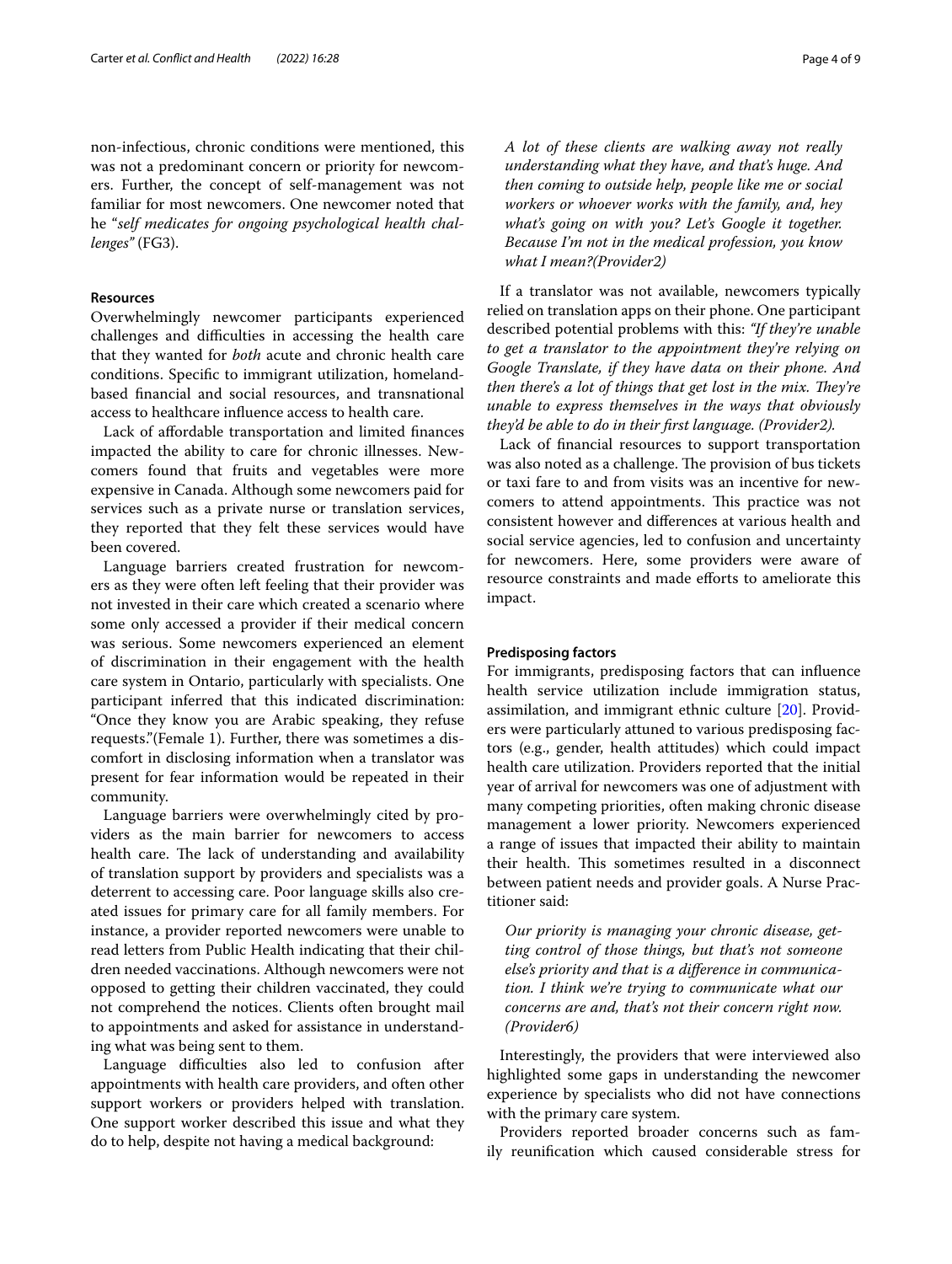newcomers as they worried about their family being separated. Many newcomers also came to Canada having experienced trauma prior to arrival and often did not have the language and understanding for how to express and manage their trauma. In addition, mental health and the number of chronic conditions experienced were barriers to maintaining health. A physiotherapist described the impact of mental health issues on self-management:

*I'd say mental wellness can be a barrier. It's quite a big barrier if someone is feeling very depressed, isolated, and having very low mood, low energy levels, that they won't access services. And then I would say in general, the number of chronic conditions someone has, the more challenging it is to come to appointments. Because they may miss something because of their pain or because of something else or they may just have way too many appointments to go to, so that can be a barrier to accessing. (Provider3)*

This provider also noted there should be a focus on the strength and resiliency of newcomers and said this: *"I think … to highlight their strengths and their resiliency and how they've made it. These are really tough people.* They've made it through really hard life situations. And *they're doing the best that they can…' (Provider3).*

It was reported that there were gaps in services related to mental health, and where available, these providers were not appropriately trained to address trauma and PTSD, particularly for men. One provider who provided programming for men commented on this:

*A lot of my male clients will talk.… I do fnd that the services out there lack that understanding of the situations that they may have come from. So, trauma, but they (providers) don't understand the trauma that's happened, and they can't comprehend it. And that is the feedback from my clients. (Provider7)*

The health of children and teenagers sometimes was not a prime concern as parents and health care providers struggled to manage their own issues and concerns. One provider noted, "*You know it's easy for children to fall on the back burner if there's somebody else with more pressing health issues or something else that going on. And mom and dad can only do so much." (Provider2).*

Providers suggested it might be a cultural issue that some families did not realize the importance of self-care, taking medications, or taking time off from work to care for themselves. They noted that some newcomers had a diferent perception of the responsibilities in chronic disease management, with self-management sometimes an unfamiliar concept. She noted, *I'm not here for you to sit here, and for me to fx you. You have what it takes to*  *heal yourself, and I'm here to support you and guide you through that. (Provider3).*

Women were less attuned to their own health needs, though centres created opportunities for women to come together and become informed about their health, including self-management. Strategies included womenonly exercise classes, which allowed women take part in a self-management activity, while also learning about local services and supports. A physiotherapist described the benefts of the exercise class for newcomer women who have complex needs:

*…just women starting to enjoy it and recognize that it's good for their bodies and starting to do the elements at home. But also, self-care, because for a lot of these women, a big piece of their pain experience is just a lack of time to care for themselves. Being more of a group- focused culture than an individual-focused culture, there is the sense women care more about their family than themselves and that's common. And for a lot of these women, a lot of their family are still in refugee camps. And so, there's this ongoing sense of tension and fear for their children so it makes sense to me that they're not well because they're so worried about their kids and they don't know when they're going to come. (Provider3)*

Programs like this, though, were dependent on having appropriate translation services available. Providers reported youth who learned English in school played a key role in disseminating information about services to their families and often took on the role of interpreter or translator.

Stakeholder participants were administrators who worked in community agencies that organized health and social support for newcomers. They described the stress and impact of previous hardships newcomers endured related to confict in their home country and migration. Language difficulties were also raised by stakeholder participants. Stakeholders were mindful of contextual factors and often took on advocacy roles to inform other groups about the needs of newcomers.

Stakeholders noted that a range of services were available in the region to support newcomer health in a holistic and comprehensive manner, both for chronic and nonchronic conditions.

# **Macrostructural/contextual factors**

The context of emigration, context of reception and health service utilization in the homeland are all macrostructural/contextual factors that infuence health service access by immigrants [\[20](#page-7-19)]. Contextual factors related predominantly to newcomers' experience in a health care system very diferent from that in Canada. Many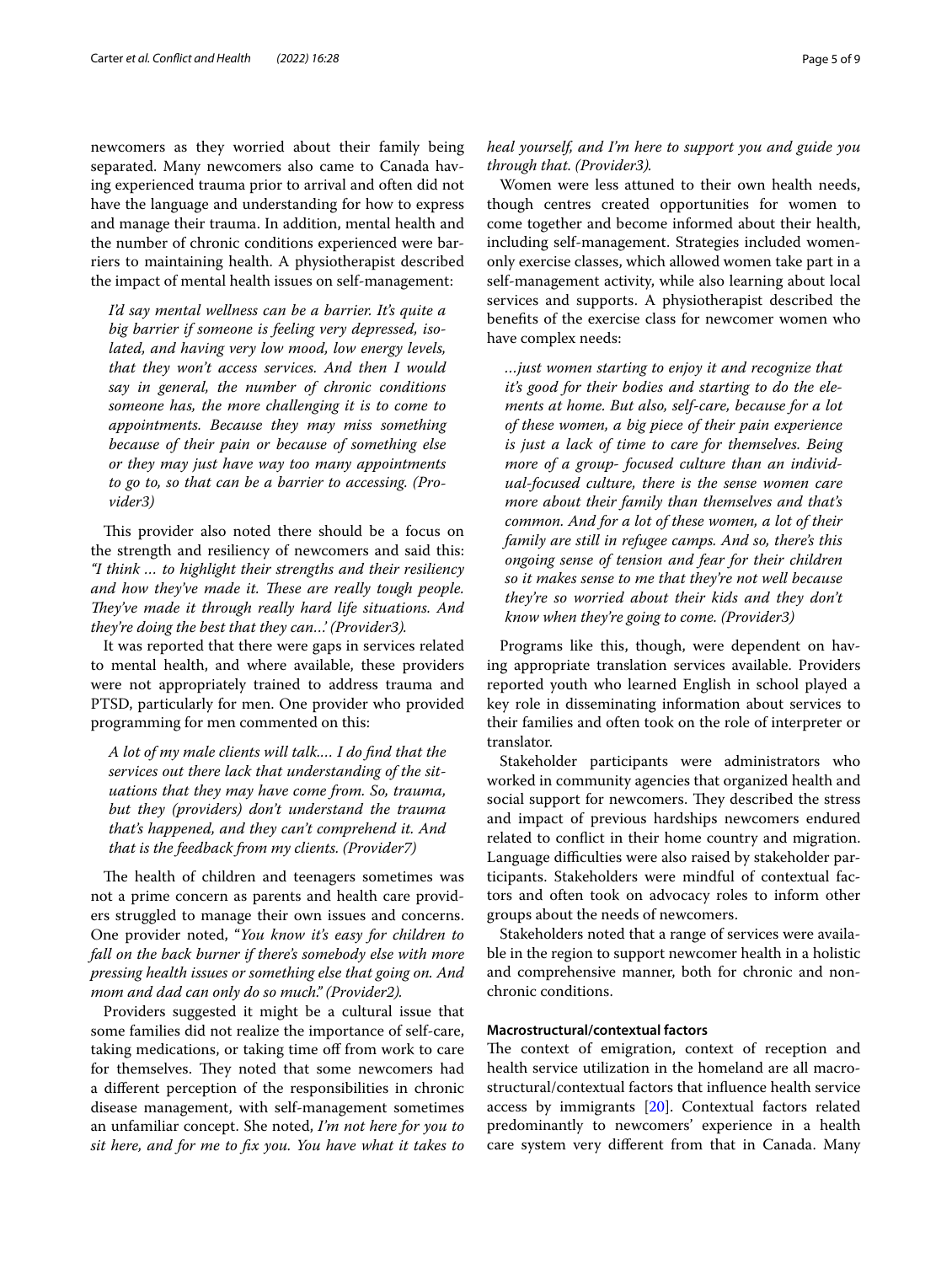were frustrated that they needed a referral from a family physician to see a specialist and with the long wait times once a referral was made. Newcomers were accustomed to accessing specialists on their own and often seeing them on the same day. One could also go straight to a pharmacist to obtain some medications compared to Canada where you need to see a physician for a prescription. As such, they experienced signifcant adjustments to the referral and appointment system in Ontario, Canada. In Canada, however, newcomers did not have to pay for vision testing and glasses which they would have in Syria.

The methods of interaction and communication with health care providers were also diferent from what newcomers were accustomed to. As noted by one newcomer, the "*process of communication is diferent, where they are used to hearing things can get better, vs 'this is getting worse'". (Female1)*. Another newcomer commented on the diference in communication from providers in Canada and said, *"In Syria you would not expect to be told directly that you have cancer; you would tell someone close to them and let them calm down and then let them know."(Female1).*

Community stakeholders acknowledged the challenges of keeping newcomer issues and concerns at the forefront, with systemic issues of how refugee claimants are funded, how agencies are funded, and shifting local health priorities impacting this. Said one administrator:

*I would hope that there aren't as many barriers that individuals are facing, that we do get better at lessons learned so that the good things that come out of it have some sort of sustainability. And I think that does come with communication and accountability. But if we all get siloed of, we all get diverted to, this is our new thing and in an ever-changing healthcare system, that happens. (Provider1)*

Changes to IFHP further infuenced the types of supports that providers and agencies were able to recommend and prescribe.

Stakeholders also recommended a more standardized approach to health care delivery for newcomers, emphasizing the multiple diferent agencies involved in newcomer support which often caused disconnects for providers and patients. While there were many examples of agencies working together to meet the needs of newcomers, the reality of limited funding and mandates created a scenario where some agencies were seen as the main providers of care for newcomers, resulting in others not taking an active role in adapting to the needs of newcomers. Participants stated that continued collaboration was needed. For example, one community stakeholder said "*I think it's great we are able to come together when needed. It would be great if it was something that was*  *ongoing and there was an accountability and people all stepped up and said what can we do, so that others aren't feeling the burden." (Provider1)* Agencies that worked with newcomers were often smaller with less funding compared to other organizations, further contributing to inequitable burdens of care.

The importance of educating the next generation of health care providers on issues related to newcomers was also raised, with the suggestion of purposeful exposure of trainees to newcomers and their healthcare needs: "… *if we're wanting to encourage the next generation of providers to pick up the work and to close the gap, it's important that they have access to it in a very strategic and structured way [that exposure] so learners are able to lead clinics. (Provider5).*

Some newcomer participants felt that they were not getting appropriate support or referrals, and gaps remained regarding what services were available to them. For example, one patient noted that they had been "*asking to see an endocrinologist for 3 years and the family doctor won't refer*" (FG2) Long wait times created uncertainty, with worries that their health was worsening as they waited.

Despite these frustrations, most newcomers were generally pleased with the care they received once they accessed healthcare. Newcomers appreciated that there were some brochures available in Arabic, and noted wanting more information by phone (e.g., Arabic messaging). Newcomers also stated that they received health information from friends, through classes taken at the clinic, their family doctor or specialists, and health news from television.

Taken together, the voices of newcomers, providers, and stakeholders, offer a clear direction for how to better support newcomers with chronic disease for their self-management.

## **Discussion**

This descriptive qualitative study sought to understand Canadian Syrian newcomer heath needs for selfmanagement of non-infectious chronic conditions. We found that chronic disease self-management was a low or non-existent priority for the newcomers that were interviewed because of competing priorities related to resettlement. While self-management and self-care were typically not part of the health lexicon for newcomers, it is noteworthy that community agencies were creative and proactive in attempting for address chronic disease selfmanagement. These efforts suggest that newcomers are open to learning about self-management and while it can be challenging to address this early in the resettlement process, newcomers are interested in taking care of their chronic diseases. Further, ease of access to medications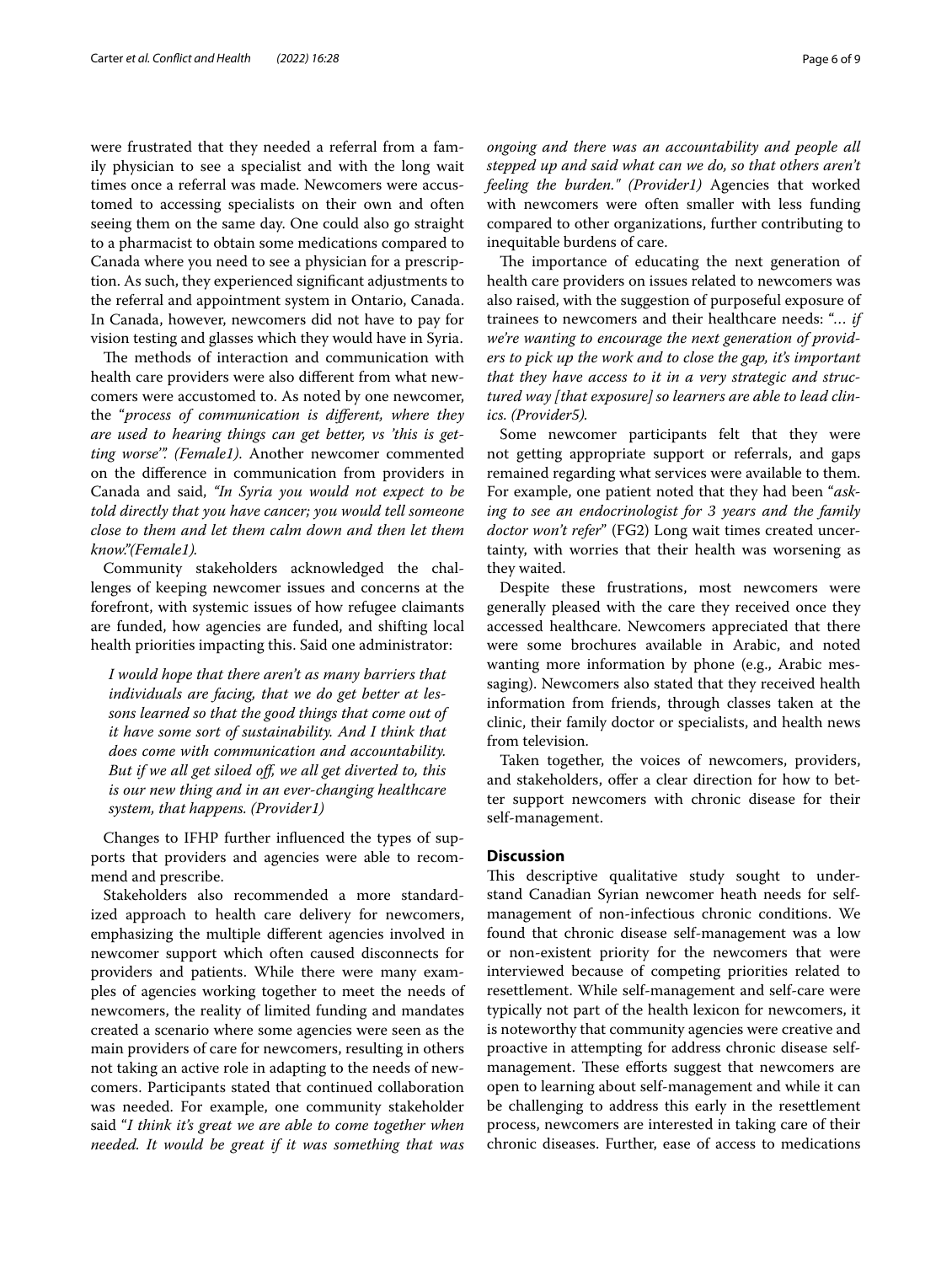and specialists in their home country may have assisted with previous self-management practices. The Immigrant Health Service Utilization Framework was useful for understanding the newcomer experience of healthcare and highlighted the essential role of support agencies who are attuned to predisposing factors (e.g., gender, cultural norms) which infuence the types of care newcomers' access.

Concerns about mental health were a common theme in our findings. The presence of mental health concerns and disorders has been documented in other research with refugees from Syria [\[21](#page-7-20), [22\]](#page-7-21). A recent systematic review examining mental health and mental health supports for refugees from Syria living in neighbouring countries found that post-traumatic stress disorders ranged from 16 to 84%, with anxiety and depression also being commonplace [\[21](#page-7-20)]. As well, though there has been research examining the experiences of mental health issues of women from Syria [[22\]](#page-7-21), the experiences of men have not been specifcally elucidated. Our study has highlighted the particular concerns of men, suggesting that more focussed effort in this area may be needed. Gaps in care could be addressed through the use of a transcultural lens in trauma informed care [[23\]](#page-7-22).

The second aim of this study was to identify strategies to improve access and delivery of healthcare services. Access to timely healthcare was a concern universally noted by newcomers, which has been previously documented with newcomers stressed by wait times to see specialists and lack of access to services such as dental and pharma care [[24,](#page-8-0) [25](#page-8-1)]. Language barriers created challenges with access to health care and chronic disease self-management. Some newcomers relied on translation apps on their phone to manage appointments when translation services were not provided by the service provider that they were seeing.

Navigation within the healthcare system was essential for newcomers who benefted from providers who purposefully shared strategies such as asking to be put on a cancellation list when wait times are long. The community providers interviewed were aware of their role in imparting this information and seemed to take care in ensuring that these strategies were shared. One of the main challenges for many newcomers, however, was the limited time they received newcomer focussed services, and the transition towards non-newcomer supports. Continued assistance with health system navigation could help with ameliorating these barriers to healthcare access.

One new area that arose from these interviews was the discussion around health professional education. Agencies that incorporated health care trainees who worked with newcomers felt this that was critical healthcare

education for trainees. This exposure to the social determinants of health specifc to newcomers was seen as a step towards having an aware and sensitized future generation of health professionals.

We found that there were a number of key drivers that could support the movement of adult newcomers from a focus on survival to the acknowledgement and attention on self-management for chronic disease. First, community health agencies were attuned to what could facilitate this shift and proactively had these supports in place (e.g., women-focused exercise classes). Second, explicit education about how the Canadian healthcare system is organized and how to improve access helped to support newcomers' efforts at self-management. Finally, there was a respect for newcomers' priorities and, as such, an understanding that there were other priorities that may necessitate attention prior to chronic disease self-management.

## **Strengths and limitations**

This study has yielded a number of actionable strategies that could assist newcomers with chronic disease selfmanagement. The inclusion of varied perspectives was helpful for triangulation of fndings. As well, the use of the Immigrant Health Service Utilization Framework allowed for an immigrant-focussed lens for the data collection and analysis. A number of limitations are worth noting. First, we conducted this study in one, urban city where healthcare coordination may be diferent from other cities and rural settings. As well, our participants were recruited from community-based agencies, resulting in the omission of hospital and specialist perspectives, two key areas where chronic disease support takes place. Despite the utility of the Immigrant Health Service Utilization Framework, its generic focus on the immigrant experience did not capture the unique challenges faced by refugees. For example, specifcally highlighting the need for mental healthcare and exploration of trauma associated with violence and upheaval would be important. Future research could include a focused adaption of this framework for refugees. As well, the inclusion of a broader representation of providers (e.g., specialists) would add to this data, particularly as challenges interfacing with these groups were noted.

# **Conclusions**

Chronic disease management was often a lower priority for newcomers who were more focussed on resettlement issues such as learning English or fnding employment. Provision of practical supports such as bus tickets, translation services, and information about how the Ontario healthcare system works were identifed as means of improving access to care. From a community perspective,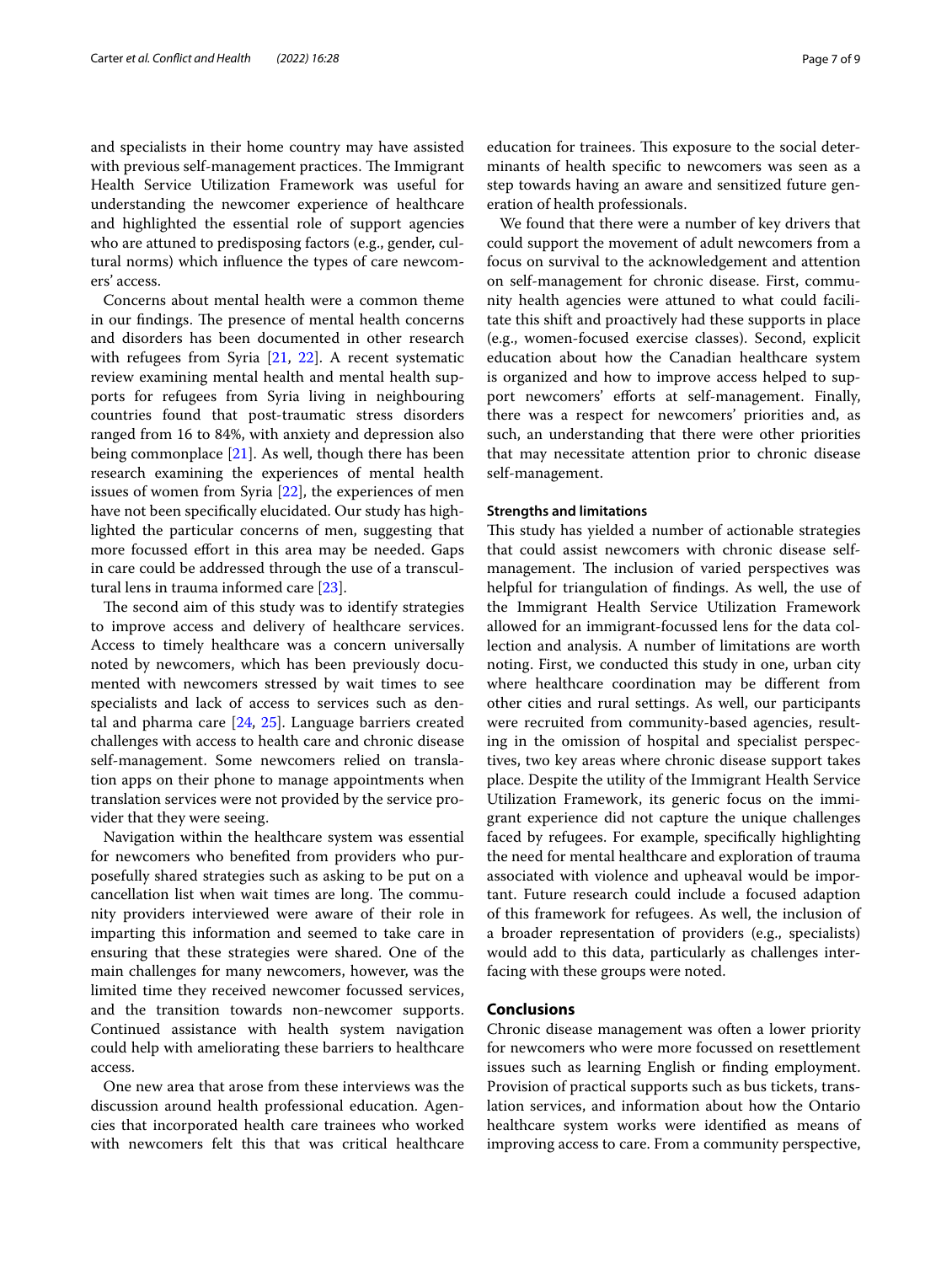administrators and health service providers noted the importance of early integration of health professional learners into healthcare services to build capacity as well as ongoing engagement and accountability from all health care agencies within a region. With Canada focused on targeting greater numbers of refugees, these strategies can help address some of the current gaps experienced by newcomers.

#### **Abbreviations**

PTSD: Post-traumatic stress disorder; RAP: Resettlement Assistance Program; GAR: Government-Assisted Refugees; IFHP: Interim Federal Health Plan; OHIP: Ontario Health Insurance Plan; IME: Immigrant Medical Exam; COPD: Chronic obstructive pulmonary disease; HiREB: Hamilton Integrated Research Ethics Board.

#### **Acknowledgements**

Funding for this study was provided by the Hamilton Community Foundation. The authors would like to thank Terri Bedminster, Refuge: Hamilton Centre for Newcomer Health and Sarah Wayland, City of Hamilton for assistance with recruitment of participants for this study, and Dr. Peter Helli, School of Nursing, McMaster University for assistance with focus groups.

#### **Author contributions**

Funding acquisition and conceptualization of the study (NC, SC, OW); Supervision & Resources (NC, SC, OW; RA; KN); Methodology (NC, SC, OW, KN); Project Administration (NC, SC, OW, RA; KN); Interpretation and Formal Analysis (NC, SC, OW, RA, KN); Writing – Original Draft & Revisions (NC, SC, OW, KN). All authors read and approved the fnal manuscript.

#### **Funding**

Funding was received from the Hamilton Community Foundation. The funder was not involved with data collection, interpretation, or reporting of fndings.

#### **Availability of data and materials**

The data generated from this study are not publicly available in order to protect participant privacy.

## **Declarations**

#### **Ethics approval and consent to participate**

This study was performed in line with the principles of the Declaration of Helsinki. Approval was granted by the Hamilton Integrated Research Ethics Board (HiREB #3344). Informed consent was obtained from all individual participants included in the study.

#### **Consent for publication**

Participant Consent Forms described how data would be used in publication and that participants would be given a number and no names or identifers would be used.

### **Competing interests**

The authors declare that they have no competing interests.

#### **Author details**

<sup>1</sup> School of Nursing, McMaster University, 1280 Main Street West - HSC 2J27, Hamilton, ON L8S 4K1, Canada. <sup>2</sup>Oakmed Family Health Team, Oakville, ON, Canada.

Received: 21 January 2022 Accepted: 24 April 2022 Published online: 21 May 2022

## **References**

- <span id="page-7-0"></span>1. Roberts KC, Rao DP, Bennett TL, et al. Prevalence and patterns of chronic disease multimorbidity and associated determinants in Canada. Health Promot Chronic Dis Prev Can. 2015;35(6):87.
- <span id="page-7-1"></span>2. Doocy S, Lyles E, Roberton T, Akhu-Zaheya L, Oweis A, Burnham G. Prevalence and care-seeking for chronic diseases among Syrian refugees in Jordan. BMC Public Health. 2015;15(1):1.
- <span id="page-7-2"></span>3. Redditt VJ, Janakiram P, Graziano D, Rashid M. Health status of newly arrived refugees in Toronto, Ont: part 1: infectious diseases. Can Fam Physician. 2015;61(7):e303–9.
- <span id="page-7-3"></span>4. Abbara A, Blanchet K, Sahloul Z, Fouad F, Coutts A, Wasim M. The efect of the confict on Syria's health system and human resources for health. World Health Popul. 2015;16(1):87–95.
- <span id="page-7-4"></span>5. Ratnayake R, Rawashdeh F, AbuAlRub R, Al-Ali N, Fawad M, Hani MB, Goyal R, Greenough PG, Al-Amire K, AlMaaitah R, Parmar P. Access to care and prevalence of hypertension and diabetes among Syrian refugees in northern Jordan. JAMA Netw Open. 2020;3(10): e2021678.
- <span id="page-7-5"></span>6. Al-Oraibi A, Hassan O, Chattopadhyay K, Nellums LB. The prevalence of non-communicable diseases among Syrian refugees in Syria's neighbouring host countries: a systematic review and meta-analysis. Public Health. 2022;205:139–49.
- <span id="page-7-6"></span>7. Amara AH, Aljunid SM. Noncommunicable diseases among urban refugees and asylum-seekers in developing countries: a neglected health care need. Global Health. 2014;10(1):1–5.
- <span id="page-7-7"></span>8. Patil CL, Maripuu T, Hadley C, Sellen DW. Identifying gaps in health research among refugees resettled in Canada. Int Migra. 2015;53(4):204–25.
- <span id="page-7-8"></span>9. McKeary M, Newbold B. Barriers to care: the challenges for Canadian refugees and their health care providers. J Refug Stud. 2010;23(4):523–45.
- <span id="page-7-9"></span>10. Wahoush EO. Equitable health-care access: the experiences of refugee and refugee claimant mothers with an ill preschooler. Can J Nurs Res. 2009;15:186–207.
- <span id="page-7-10"></span>11. Wahoush O. Primary health care: provider perspectives on their services for preschool children in refugee & refugee claimant families. Prim Health Care. 2013;3(140):2167–79.
- <span id="page-7-11"></span>12. Ahmed A, Stewart DE, Teng L, Wahoush O, Gagnon AJ. Experiences of immigrant new mothers with symptoms of depression. Arch Womens Ment Health. 2008;11(4):295–303.
- <span id="page-7-12"></span>13. Miedema B, Hamilton R, Easley J. Climbing the walls: structural barriers to accessing primary care for refugee newcomers in Canada. Can Fam Physician. 2008;54(3):335–6.
- <span id="page-7-13"></span>14. Sa'Da CA, Serafni M. Humanitarian and medical challenges of assisting new refugees in Lebanon and Iraq. Forced Migra Rev. 2013;1(44):S2.
- <span id="page-7-14"></span>15. Akbarzada S, Mackey TK. The Syrian public health and humanitarian crisis: a 'displacement'in global governance? Glob Public Health. 2018;13(7):914–30.
- <span id="page-7-15"></span>16. Naja F, Shatila H, El Koussa M, Meho L, Ghandour L, Saleh S. Burden of non-communicable diseases among Syrian refugees: a scoping review. BMC Public Health. 2019;19(1):1–3.
- <span id="page-7-16"></span>17. Interim Federal Health Program - Practical information. Accessed 18 Aug 2021.<https://ccrweb.ca/en/ifh-practical>.
- <span id="page-7-17"></span>18. Population Profle: Syrian Refugees. Citizen and Immigration Canada; 2015. Accessed 21 Sept 2021. [https://cpa.ca/docs/File/Cultural/EN%](https://cpa.ca/docs/File/Cultural/EN%20Syrian%20Population%20Profile.pdf) [20Syrian%20Population%20Profle.pdf.](https://cpa.ca/docs/File/Cultural/EN%20Syrian%20Population%20Profile.pdf)
- <span id="page-7-18"></span>19. Doyle L, McCabe C, Keogh B, Brady A, McCann M. An overview of the qualitative descriptive design within nursing research. J Res Nurs. 2020;25(5):443–55.
- <span id="page-7-19"></span>20. Yang PQ, Hwang SH. Explaining immigrant health services utilization: a theoretical framework. SAGE Open. 2016; April–June; 1–15.
- <span id="page-7-20"></span>21. Hendrickx M, Woodward A, Fuhr DC, Sondorp E, Roberts B. The burden of mental disorders and access to mental health and psychosocial support services in Syria and among Syrian refugees in neighboring countries: a systematic review. J Public Health. 2020;18;42(3):e299–310.
- <span id="page-7-21"></span>22. Guruge S, Sidani S, Illesinghe V, Younes R, Bukhari H, Altenberg J, Rashid M, Fredericks S. Healthcare needs and health service utilization by Syrian refugee women in Toronto. Confl Health. 2018;12(1):1-9.
- <span id="page-7-22"></span>23. Wylie L, Van Meyel R, Harder H, Sukhera J, Luc C, Ganjavi H, Elfakhani M, Wardrop N. Assessing trauma in a transcultural context: challenges in mental health care with immigrants and refugees. Public Health Rev. 2018;39(1):1–9.